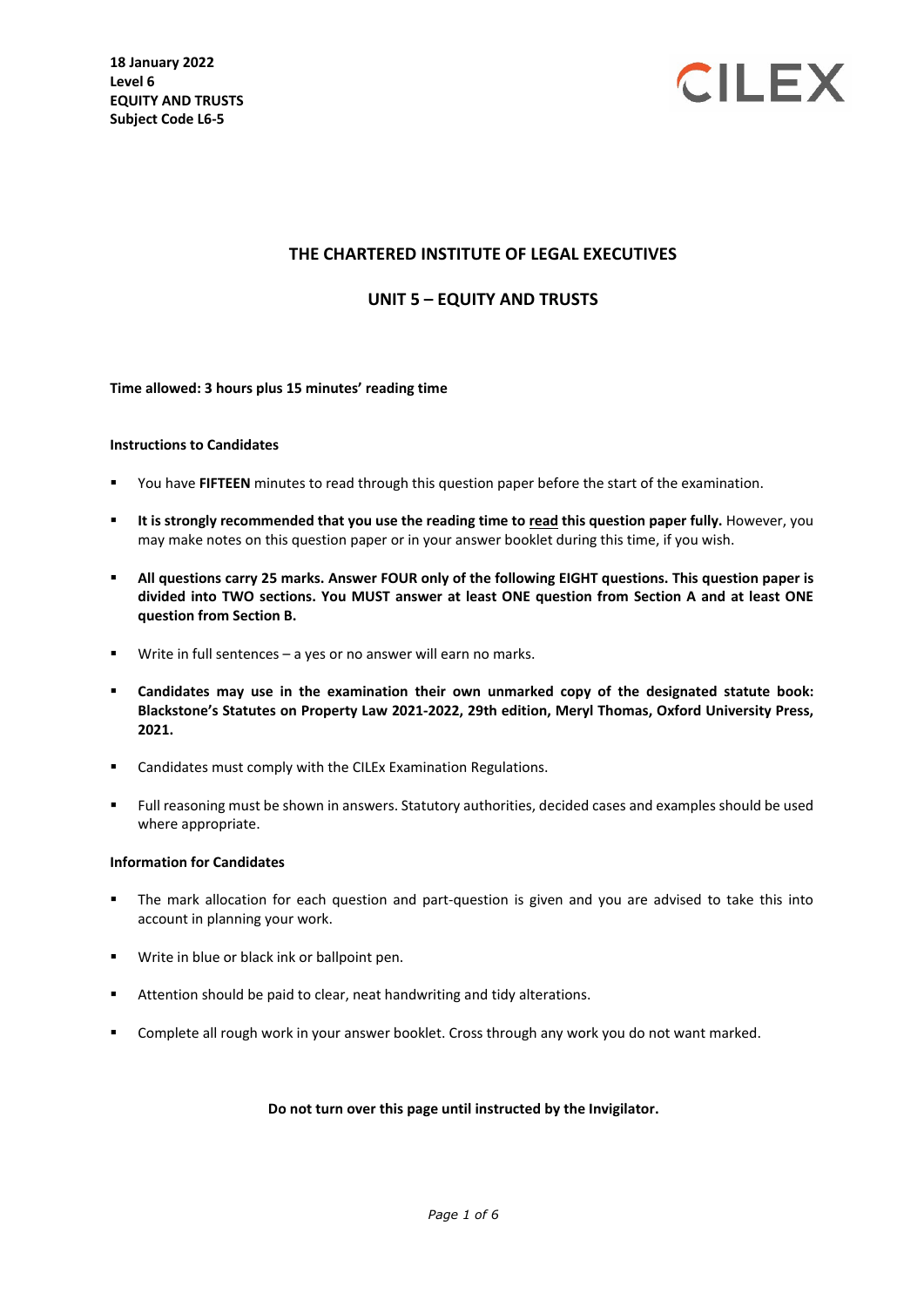# **SECTION A (Answer at least one question from this section)**

1. Critically analyse whether the existence of separate tests for liability in relation to knowing receipt and dishonest assistance can be justified.

## *(25 marks)*

2. Critically assess the extent to which the common law and equity are now fused.

# *(25 marks)*

3. Critically assess whether the distinction between discretionary trusts and mere powers retains any real importance.

## *(25 marks)*

- 4. Critically analyse:
	- (a) the differences between equitable remedies and common law remedies;

*(8 marks)*

(b) with reference to case law, the extent to which specific performance exemplifies the characteristics of equitable remedies.

> *(17 marks) (Total: 25 marks)*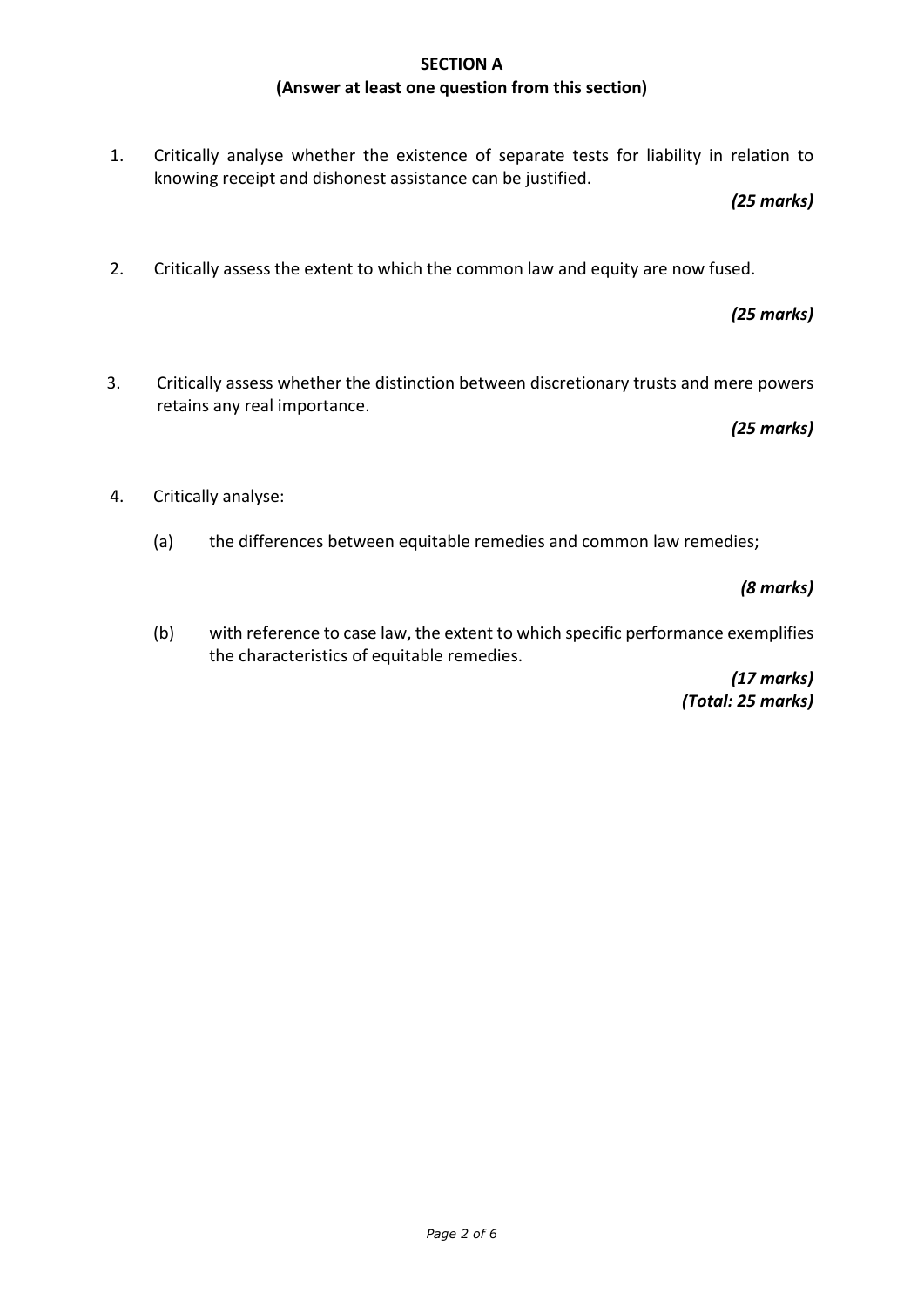# **SECTION B (Answer at least one question from this section)**

## **Question 1**

In 2012, Anton and his girlfriend Bettina decided to live together. At that time, Anton was in the process of buying a new house. Bettina had just received an inheritance of £20,000 and so, after Anton asked her to move in with him, she used this to pay the deposit on the new house.

Anton obtained the rest of the purchase price by way of a mortgage in his sole name. The property was purchased in Anton's sole name.

From 2012 until June 2018, Anton and Bettina contributed equally to a joint bank account, from which they paid all their living expenses. However, Anton funded all the mortgage repayments from his own money.

In June 2018, Anton was made redundant. Bettina made the mortgage repayments until Anton secured a new job at the beginning of 2020, at which point Anton resumed making the mortgage payments.

In 2020, Anton's brother, Chris, came to live with Anton and Bettina. Anton told Chris that if Chris converted the existing integral garage at the property into a further bedroom and installed en-suite facilities, Chris could live at the property rent-free for as long as he wanted. Anton paid for the materials, but Chris alone carried out the necessary works.

Bettina and Chris are now in a relationship. Anton has asked them both to leave, but each has claimed that they have an interest in the house.

Advise Anton.

*(25 marks)*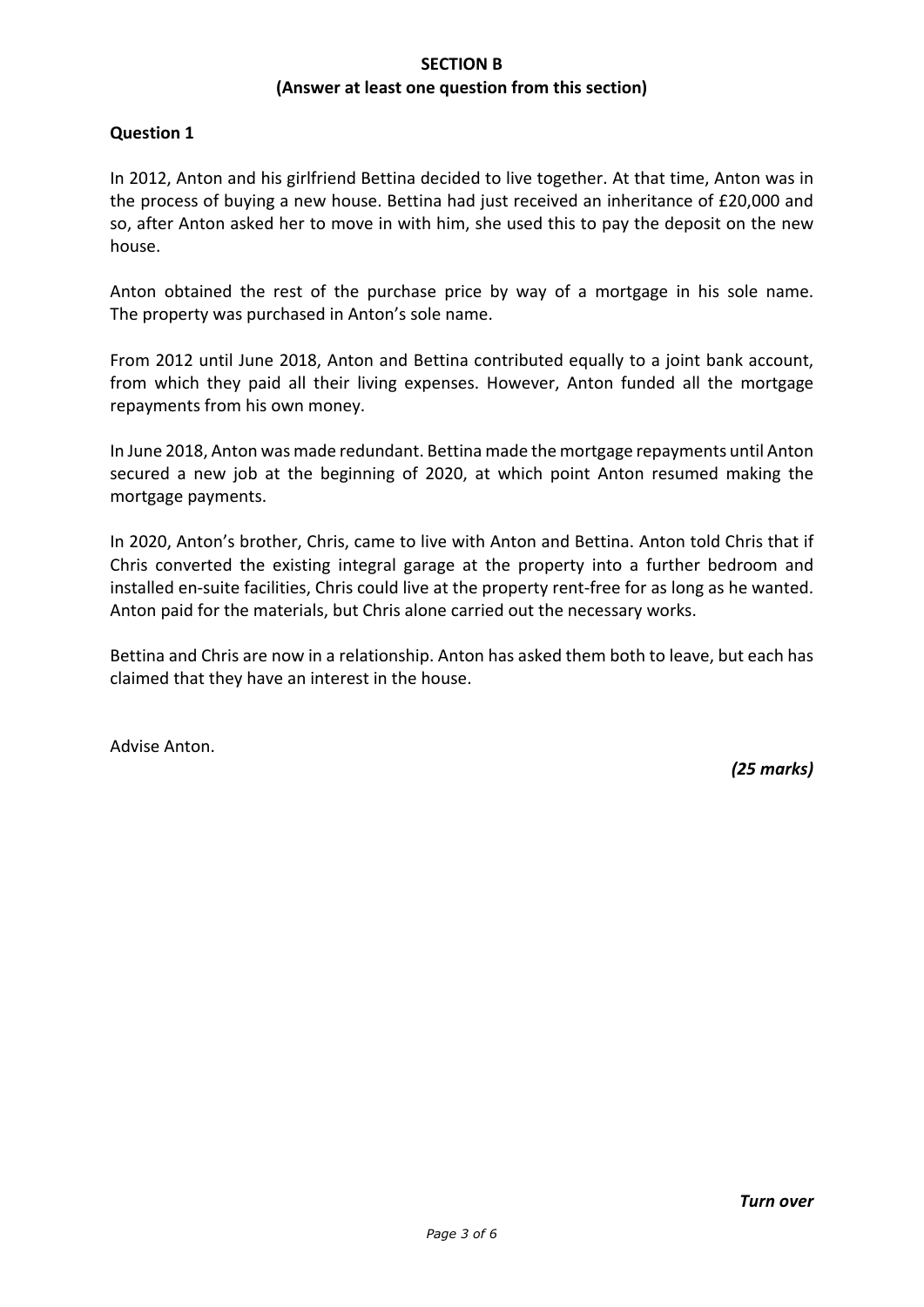# **Question 2**

Darius died last month. His duly executed Will contains the following legacies:

- (a) 'I give £750,000 to my old school, Rydells, on trust to provide scholarships to pupils who wish to pursue an academic career at a university in England or Wales';
- (b) 'I give £25,000 to the Kempston Literary Society, of the Manor House, Kempston, so that they may establish a reading room dedicated to housing a collection of first editions of all my novels';
- (c) 'I give the residue of my estate to my niece, Esme'.

Darius also appointed Esme as the sole executrix of his Will.

Rydells is a private school. It charges fees of £30,000 a year and has 750 pupils.

The Kempston Literary Society is a non-charitable unincorporated association. Its 25 members are all self-published authors. Darius was the author of 30 self-published novels, none of which has ever sold more than 25 copies.

Before he made his Will, Darius gave Esme an envelope, which he told her she was not to open until after his death. Esme has now opened the envelope; in it is a letter instructing her to hold the residue of Darius's estate on trust to maintain his collection of Koi carp. Esme has carried out some online research and has discovered that Koi carp can live for well over 20 years and sometimes even as long as 200 years. She has provided you with the results of her research and you are satisfied that it is correct.

Advise Esme as to the validity of each gift.

*(25 marks)*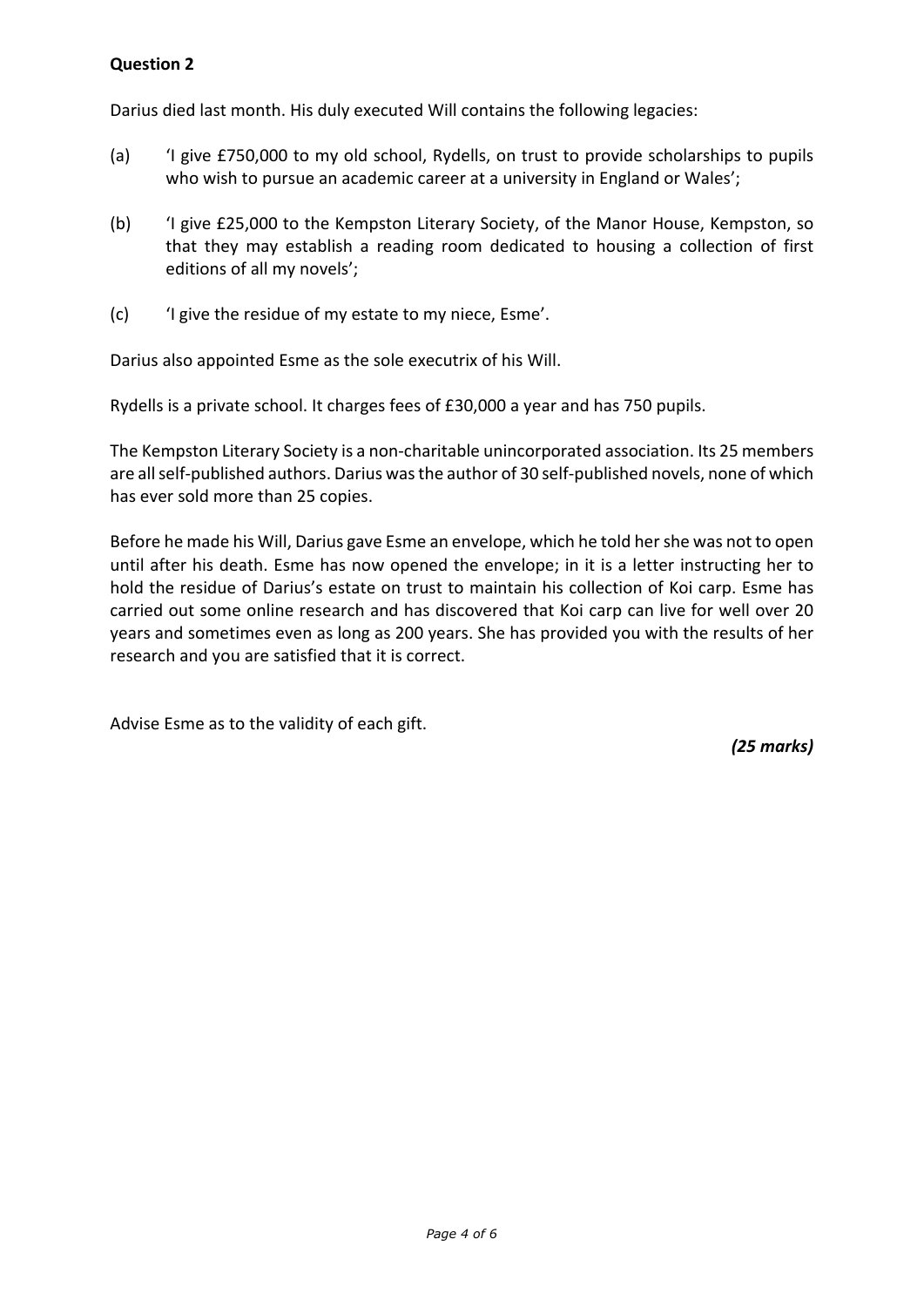# **Question 3**

Farhad died in 2017. By his validly executed Will, he left his entire estate to his trustees, Gil and Hashem, to be held 'on trust for such of my children as may attain the age of 25 years and, if more than one, in equal shares'.

Farhad was survived by his two daughters, whose names and current ages are: Iman – 22 years old; and Jannat – 19 years old.

The only provision in the Will in relation to the trustees' investment powers is as follows:

'My trustees may invest no more than one-half of the trust fund from time to time in company shares or in unit or investment trusts'.

Shortly after Farhad died, Gil persuaded Hashem that they should instruct Kempstons, a firm of investment brokers and managers, to handle all the trust investments. Given that neither Gil nor Hashem had any experience in making or managing investments, Gil suggested that it would be best 'just to let Kempstons do whatever they think is best'. In fact, Kempstons invested 90% of the trust fund in company shares, most of which have subsequently declined significantly in value.

Gil has since been declared bankrupt due to gambling debts.

Iman has been at university for two years. In each year, Gil and Hashem have paid her enough money from the remaining part of the trust fund to cover the university fees that she has had to pay. They have also paid her a generous living allowance. Jannat has so far received nothing from the fund.

Advise Iman and Jannat whether:

(a) they can sue Hashem for the loss suffered by the trust fund;

*(13 marks)*

(b) they can remove Gil and Hashem as trustees;

*(6 marks)*

(c) Gil and Hashem have acted wrongly, in failing to pay anything to Jannat from the trust fund.

> *(6 marks) (Total: 25 marks)*